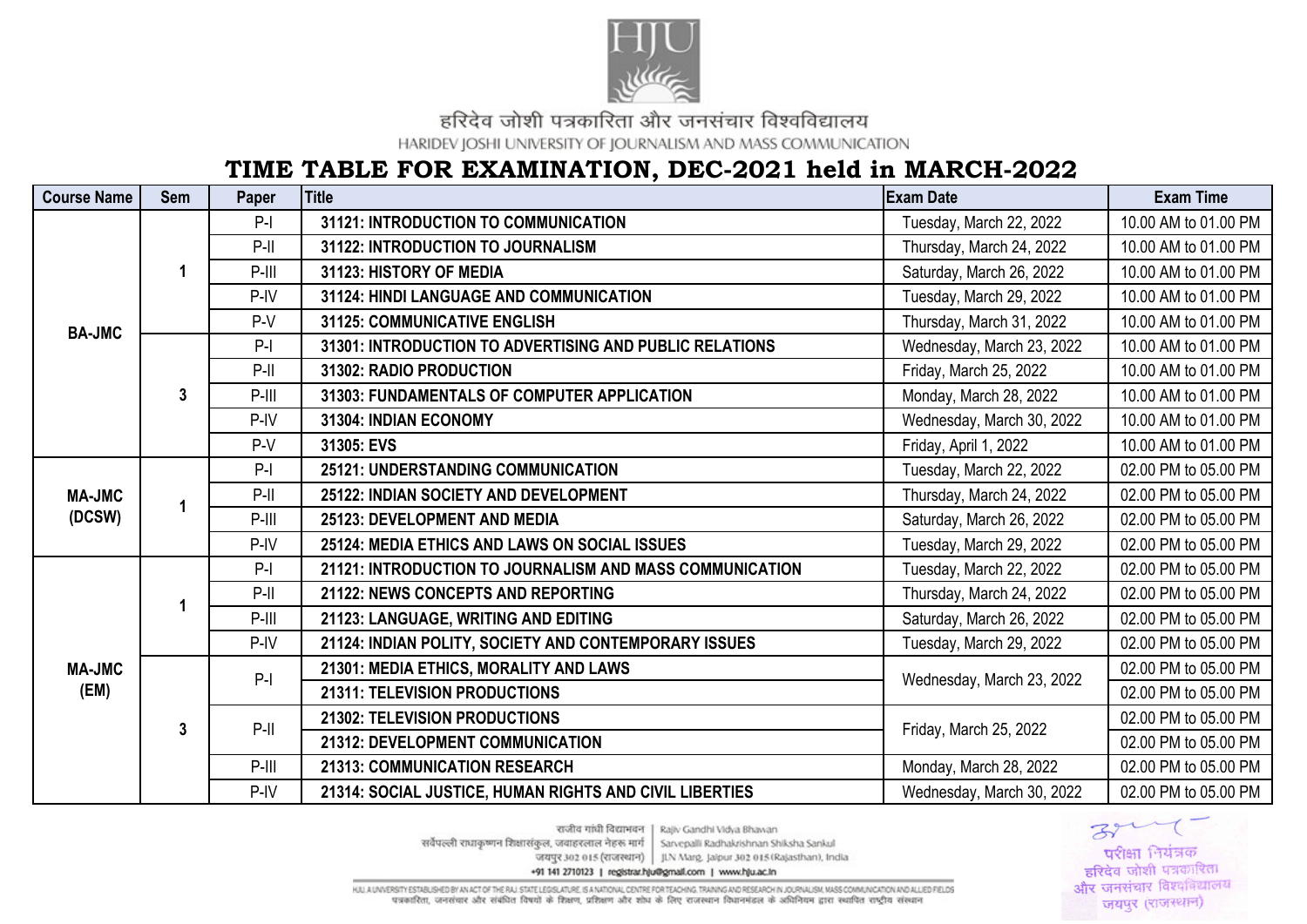

हरिदेव जोशी पत्रकारिता और जनसंचार विश्वविद्यालय

HARIDEV JOSHI UNIVERSITY OF JOURNALISM AND MASS COMMUNICATION

## TIME TABLE FOR EXAMINATION, DEC-2021 held in MARCH-2022

| <b>Course Name</b>      | Sem | Paper   | <b>Title</b>                                             | <b>Exam Date</b>          | <b>Exam Time</b>     |
|-------------------------|-----|---------|----------------------------------------------------------|---------------------------|----------------------|
| <b>MA-JMC</b><br>(MOAP) |     | $P-I$   | 22121: MEDIA ORGANISATION (PRINT)                        | Tuesday, March 22, 2022   | 02.00 PM to 05.00 PM |
|                         |     | $P-II$  | 22122: ADVERTISING- PRINCIPLES AND PRACTICES             | Thursday, March 24, 2022  | 02.00 PM to 05.00 PM |
|                         |     | $P-III$ | 22123: PUBLIC RELATIONS- PRINCIPLES AND PRACTICES        | Saturday, March 26, 2022  | 02.00 PM to 05.00 PM |
|                         |     | $P-IV$  | 22114: INTRODUCTION TO JOURNALISM AND MASS COMMUNICATION | Tuesday, March 29, 2022   | 02.00 PM to 05.00 PM |
|                         |     |         | 22124: INTRODUCTION TO JOURNALISM AND MASS COMMUNICATION |                           | 02.00 PM to 05.00 PM |
|                         | 3   | $P-I$   | 22311: MEDIA ORGANISATION (ONLINE)                       | Wednesday, March 23, 2022 | 02.00 PM to 05.00 PM |
|                         |     | $P-II$  | 22312: FUNDAMENTALS OF AUDIO-VISUAL ADVERTISEMENTS       | Friday, March 25, 2022    | 02.00 PM to 05.00 PM |
|                         |     | $P-III$ | <b>22313: CAMPAIGN PLANNING AND DESIGN</b>               | Monday, March 28, 2022    | 02.00 PM to 05.00 PM |
|                         |     | P-IV    | 22314: SOCIAL SECTOR AND CORPORATE COMMUNICATION         | Wednesday, March 30, 2022 | 02.00 PM to 05.00 PM |
| <b>MA-JMC</b><br>(PM)   |     | $P-I$   | 23121: INTRODUCTION TO JOURNALISM AND MASS COMMUNICATION | Tuesday, March 22, 2022   | 02.00 PM to 05.00 PM |
|                         |     | $P-II$  | 23122: NEWS CONCEPTS AND REPORTING                       | Thursday, March 24, 2022  | 02.00 PM to 05.00 PM |
|                         |     | $P-III$ | 23123: HISTORY OF JOURNALISM                             | Saturday, March 26, 2022  | 02.00 PM to 05.00 PM |
|                         |     | P-IV    | 23124: INDIAN POLITY, SOCIETY AND CONTEMPORARY ISSUES    | Tuesday, March 29, 2022   | 02.00 PM to 05.00 PM |
|                         | 3   | $P-I$   | 23311: WEB JOURNALISM                                    | Wednesday, March 23, 2022 | 02.00 PM to 05.00 PM |
|                         |     | $P-II$  | 23312: COMMUNICATION RESEARCH                            | Friday, March 25, 2022    | 02.00 PM to 05.00 PM |
|                         |     | $P-III$ | 23313: LAYOUT, DESIGNING AND VISUALS                     | Monday, March 28, 2022    | 02.00 PM to 05.00 PM |
|                         |     | P-IV    | 23314: SOCIAL JUSTICE, HUMAN RIGHTS AND CIVIL LIBERTIES  | Wednesday, March 30, 2022 | 02.00 PM to 05.00 PM |



राजीव गांधी विद्याभवन | Rajiv Gandhi Vidya Bhawan सर्वेपल्ली राधाकृष्णन शिक्षासंकुल, जवाहरलाल नेहरू मार्ग Sarvepalli Radhakrishnan Shiksha Sankul जयपुर 302 015 (राजस्थान) | JLN Marg. Jalpur 302 015 (Rajasthan), India +91 141 2710123 | registrar.hju@gmail.com | www.hju.ac.in

HALL A UNIVERSITY ESTABLISHED BY AN ACT OF THE RAJ. STATE LEGISLATURE, IS A NATIONAL CENTRE FOR TEACHING TRAINING AND RESEARCH IN JOURNALISM, MASS COMMUNICATION AND ALLIED FIELDS पत्रकारिता, जनसंचार और संबंधित विषयों के शिक्षण, प्रशिक्षण और शोध के लिए राजस्थान विधानमंडल के अधिनियम द्वारा स्थापित राष्ट्रीय संस्थान